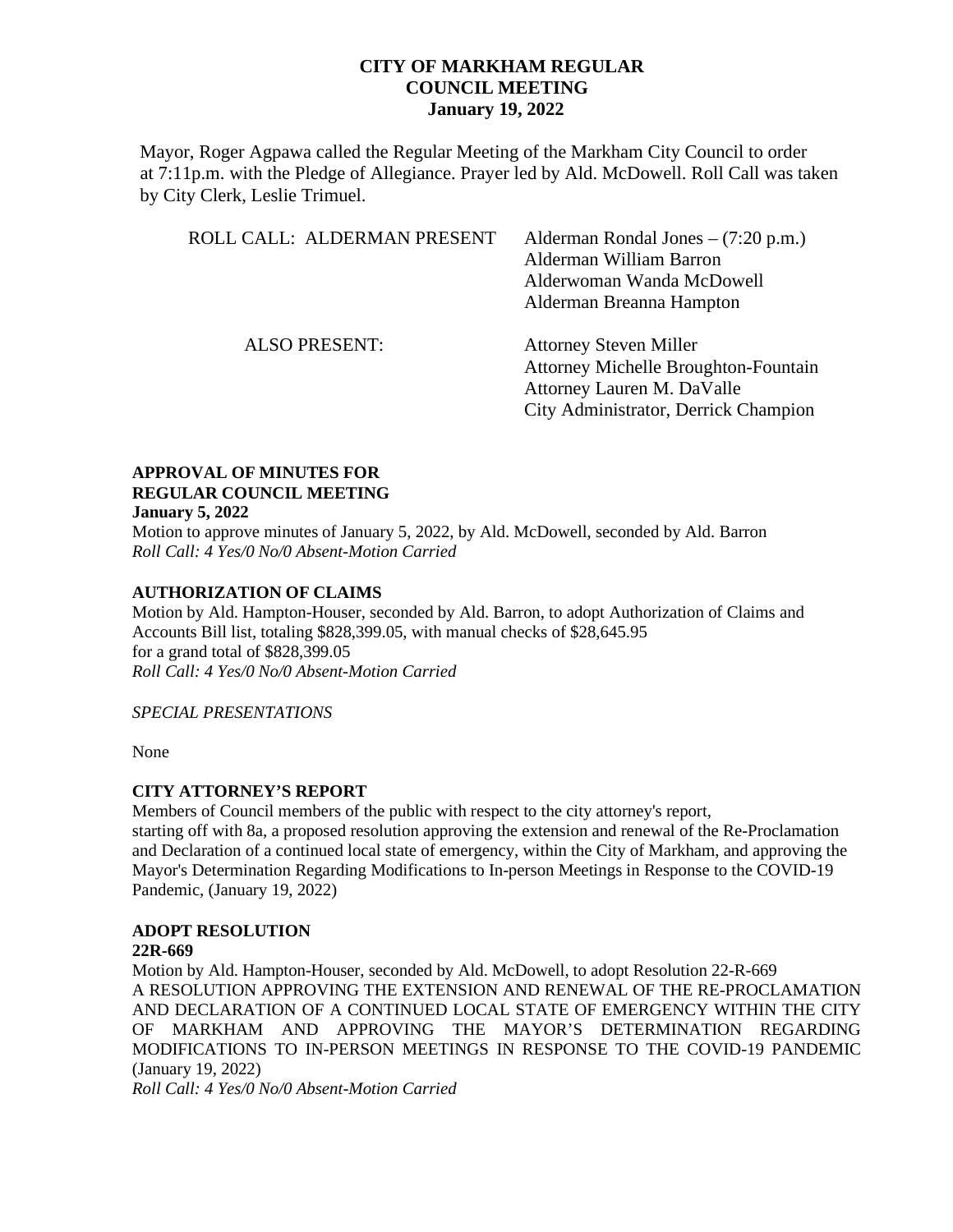# **CITY OF MARKHAM REGULAR COUNCIL MEETING**

### **January 19, 2022**

#### **WAIVE READING OF ORDINANCE 22-O-2324**

Motion by Ald. Barron, seconded by Hampton-Houser to waive reading Ordinance 22-O-2324 AN ORDINANCE AMENDING CHAPTER 32 "CITY ORGANIZATION" AND CHAPTER 156 "ZONING CODE" FOR THE PLANNING AND ZONING BOARD OF APPEALS *Roll Call: 4 Yes/0 No/0 Absent-Motion Carried* 

# **ADOPT ORDINANCE**

### **22-O-2324**

Motion by Ald. Barron, seconded by Hampton-Houser to adopt Ordinance 22-O-2324 AN ORDINANCE AMENDING CHAPTER 32 "CITY ORGANIZATION" AND CHAPTER 156 "ZONING CODE" FOR THE PLANNING AND ZONING BOARD OF APPEALS *Roll Call: 4 Yes/0 No/0 Absent-Motion Carried* 

### **MAYOR AGPAWA**

Let me just make one comment Attorney before you move on. I'll address it under my report to comment just a bit about the ordinance and what is attendance for the public. I know that talked with some of the aldermen offline, but to be reasonable to the public, I'll make mention of what it's really all about. I did hear that there was some concern from board members so I will give a courtesy to mention why we took the action that we did. I'll do that in my report.

### **CLERK REPORT:**

Good evening. I have a business license for ECCO Environmental Inc.

#### **OPEN FLOOR**

Motion by Ald. Barron, seconded by Ald. McDowell to open floor to ECCO Environmental Inc. *Roll Call: 4 Yes/0 No/0 Absent-Motion carried*

#### **MAYOR AGPAWA**

Good evening, Mr. Vahora, what we're going to do you see me with your business license application is ask you to address the City Council about your business. Let us know the nature of your business, we do have your application here, they may have some questions for you as well.

#### **ECCO ENVIRONMENTAL INC.**

The business concept is seal coating, paving, power wash, concrete services.

#### **MAYOR AGPAWA**

I'll just make one mention, I know that I we got some estimates from you come to city once before. I can say that before they comment or question as well the Council is that I'm very glad to see that you not just want to do business in Markham, but you live in Markham. That's very good. He's over in Ald. Jones's ward, in the Berkshire subdivision and we're glad to have you here in the community. I'm sure we'll revisit in the spring if we need some work from you.

#### **ALD. JONES**

Exactly where are you located?

#### **MAYOR AGPAWA**

3915 166<sup>th</sup> Place, over by Crawford and 166<sup>th</sup>, across from the rock crushing place over that way.

#### **ALD. HAMPTON-HOUSER**

I have a question. Can you tell me approximately how long have you been in business?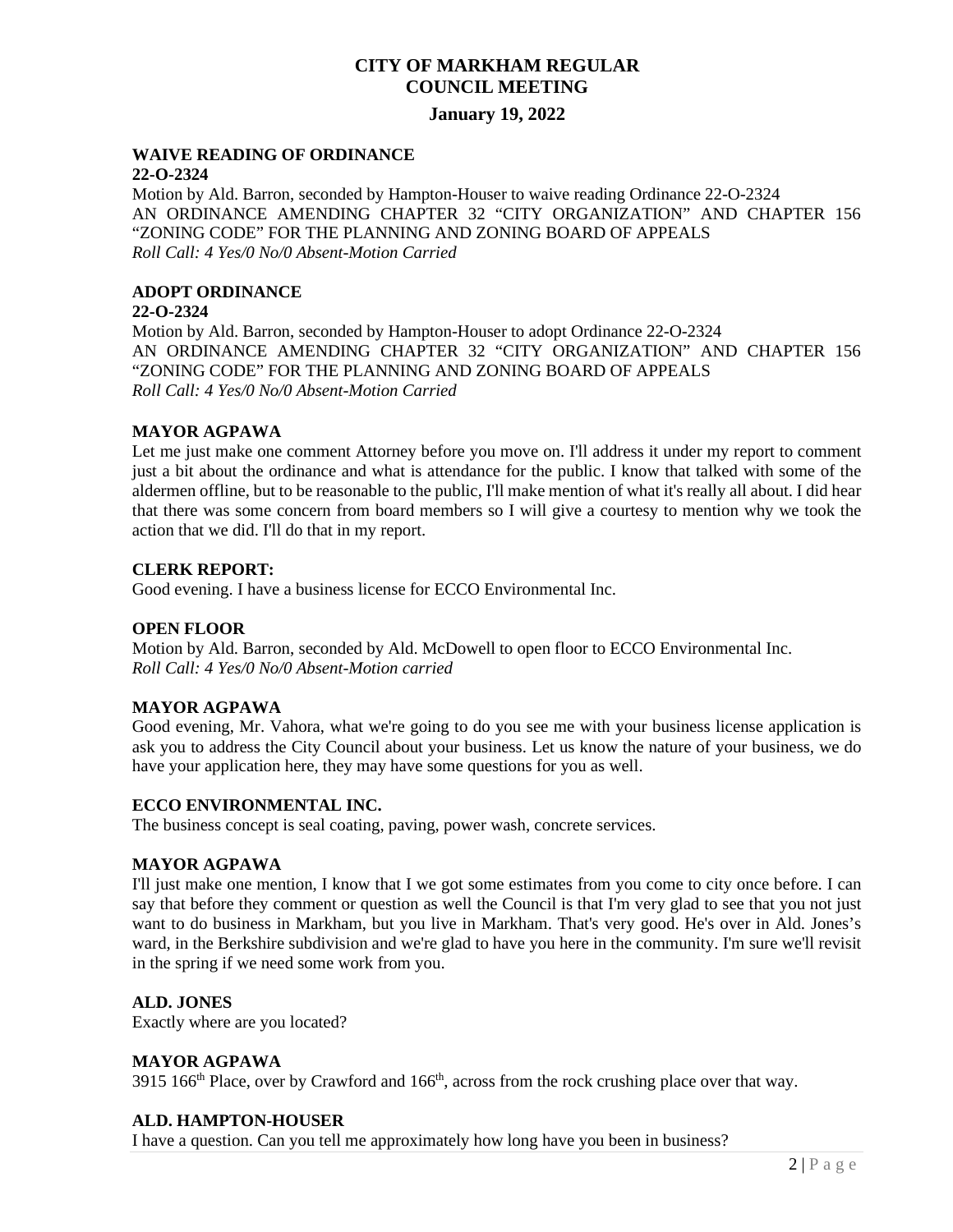#### **ECCO ENVIRONMENTAL – MR. VAHORA**

Since last year in April.

#### **ALD. HAMPTON-HOUSER**

That's when your business was established? No further questions.

#### **CLOSE FLOOR**

Motion by Ald. Barron, seconded by Ald. McDowell to close floor to ECCO Environmental Inc. *Roll Call: 4 Yes/0 No/0 Absent-Motion carried*

#### **GRANT LICENSE**

Motion by Ald. Barron, seconded by Ald. Jones to ECCO Environmental Inc. *Roll Call: 4 Yes/0 No/0 Absent-Motion Carried* 

#### **MAYOR AGPAWA**

Just to mention I talked with the inspector about the condition of the building and activity over there today. He said that it was a very clean business, and it seems like it's pretty well organized over there. I believe this might have been an old was this an old location where they did sealcoating at one-point. I just want to throw that in for good measure. Thank you very much. See the building department tomorrow about your licensing.

#### **MAYOR'S REPORT**

Good evening, everyone here, and City Council, I just wanted to make mention of a few items. I will mention briefly about the Ordinance passage, I+ had some things that were brought up I would say kind of in the ninth hour indirectly. I did talk with Council Members about the ordinance change, and I explained the reason for the thought of changing the ordinance. Everything that is done and as far as I'm concerned when it comes to making or passing legislation as we're all part of the legislative body is all about business is to make the conducting of business smoother, and it's to transact business in a better manner that's what it's all about. My office is always open for any phone calls, or any conversations about any anything legislatively that's been put out there either by myself, or by any of the department heads and certainly by any of the legislators that come up with laws that they think are ordinances for the community that are pertinent. In my travels of the last 40 years, I've known that smaller is always better in terms of what you're able to get these numbers down, you're able to make decisive decisions and you're able to get things done a lot better. This Council used to have 10 people and it's now down to four that's those numbers. You can ask me, I in the last 24 hours and even before that I talked with four Aldermen all the time one way or the other. I usually have some dialogue with them about what goes on in government, that's my span of control. That's where it ends for me anything beyond that, that's what the Aldermen/women do. Even Ald. Barron, who is a liaison to this board, had to make a decision of what he thought would be feasible in terms of taking care of business. He had no objection to it either. Some people sometimes they may or may not understand, seek me out, call me, I'll give you clarity of what the rationale is for what we do and why there's no hidden agendas here. It's all about what is going to make things better. Trying to get quorums and trying to make sure that there's some consistency on these boards is very difficult. We're constantly looking for volunteers and people in the community to step up and try to make our community better, that's really all it's about. So, I just want to take a moment, it's that simple there's just nothing else to it, except I believe that with these numbers we made it a manageable number to where we're able to get business done and not have to worry about quorums and wonder what's going to happen. I'll be making some decisions about the board and the members will remain or we get new ones that'll be forthcoming. I don't know when but there's no big rush for me to change that because of the way sometimes the quorums go anyway. If I have to make some decisions with that to get the number right and we'll have a couple I may have to have a conversation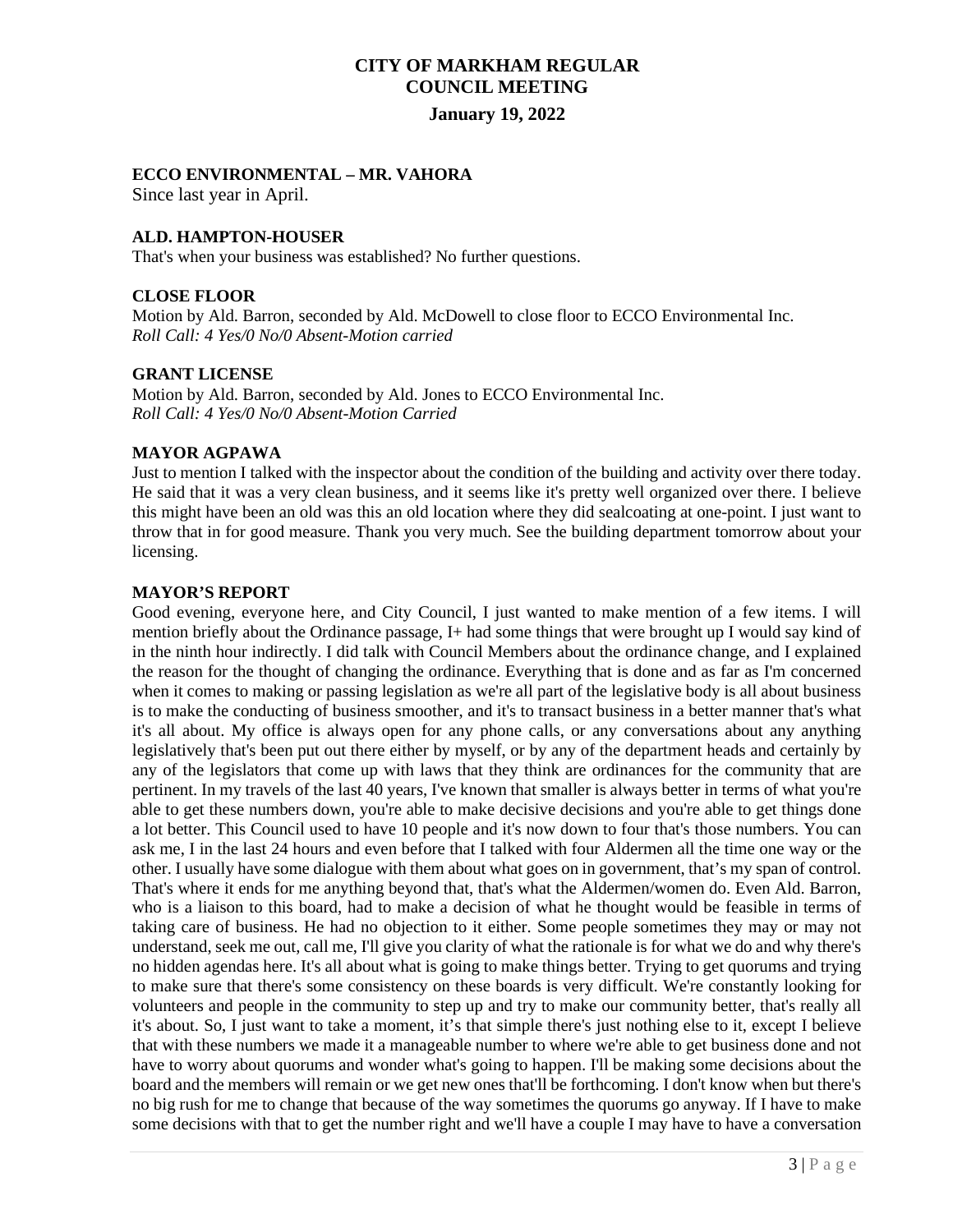with some of the board members about that sooner rather than later. But moving on, let me go over to talk about this cold weather, the cold weather has been an extreme challenge, not just when it gets to the frigid temperatures that are there. Right as it is even this evening, but it's actually when we have the temperature going back up, it's environmentally it creates a challenge for all the water main breaks that all the communities are having everywhere. We have had a tremendous amount of water main breaks, so people be patient, we handle our own water main breaks, and so they're difficult to do sometimes, especially in this weather, and the ones that we can't get to if we're really challenged, we'll have some outside companies to come in and help us, but we just ask for people's patience while the water is off. We're trying to always get it restored as quickly as possible, and we definitely try to get that water back on because we know that water is vital to everybody's living as well as it is to health and safety with even the potential fires. So, we always want to make sure that the water is up and running. With that being said one of the things that we haven't been able to do with the weather being the way it is, the snow hasn't totally melted in certain spots and with the Public Works crews being out we haven't gotten our Christmas lights down. We're working on that, I just want to make sure you all know that we're not trying to bring Christmas back we'll wait till December, but it's a challenge to get the lights down with all the personnel that's tied up on the water main breaks and everything else in the city. One of the things that has been mentioned, I know that Alderman Jones had mentioned it several times, we're going to put out a formal report where people can access the media. The media for all the meetings can be found on the city's website. [www.cityofmarkkham.net](http://www.cityofmarkkham.net/) you can go there, is the same place that you would look for minutes and agendas. There'll be a media section and you can go back and download any of the meetings that we've had months going back and you'll be able to do that, but we'll put out something to make sure all the public is aware how to get to it.

# **DERRICK CHAMPION – CITY ADMINISTRATOR**

Good evening, Council, just real quick want to talk about some of the things that we're working on in 2022. Definitely, Business Development, still working with our lobbyists identifying federal and state grants. We're definitely trying to make sure that we're continuing to move the city forward with development projects and resources also quality of life plans still working on that making sure that our parks and just the quality of life in the city is better for our residents. Another thing we want to make sure that our residents are safe, we are working on obtaining masks for the city of Markham. As you probably know by now. Everybody probably received some type of note or something regarding free at home COVID testing kits from the government, that portal has opened up we will have it on our website, there will be a link as you know that the government is actually sending out a set of four free at home COVID testing kits. That information is up on our social media platforms as well as our city website. That concludes my report.

### **ALD JONES**

Just to piggyback off of Mr. Champion, I did have close to 200 N95 mask, I do not have any more, I'm all out, I got so many phone calls. I do have the cloth mask if anybody needs the cloth mask. I'm totally out of the N95. Please, if you need the cloth masks, please give me a call, come see me I can assure you some cloth masks. Also, hand sanitizer please let me know. Once again, my heart goes out to the Frank Zucarelli family. The funeral was well attended on Friday. Once again, he was such a role model for the township where I work and the things that I do, so my hat goes off to his family. Also, I like to address the water bills, and the one bill was due on the 17th and people's water was turned off. Please come to me township if you live in the Third Ward and need water assistance. We do assist with water, we are partners with CEDA, it might take a little bit longer to process up to two or three weeks, but we can assist you with that. But you have a water situation, and you live in a Third or Fourth Ward which is in Bremen Township please come pay me a visit. Last but not least mayor I'd like to see if our Senior snow removal program is still being done. I got a phone call from seniors about snow removal. So, do they still contact Lisa Young for that.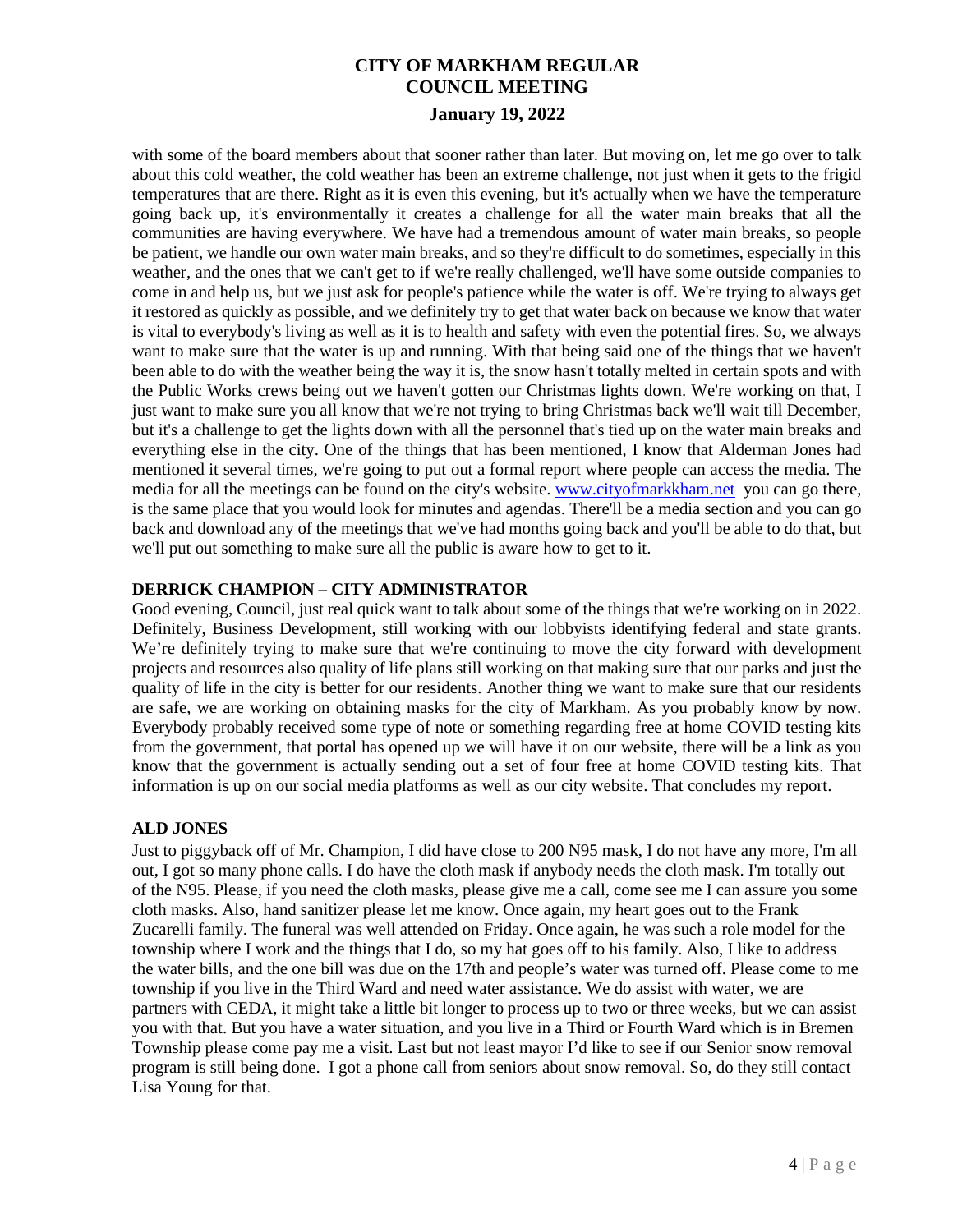### **ALD BARRON**

Good evening. I would just like to I just like to touch on something I've touched on before and that is, you know, the COVID the positivity rate, it's right 14 ½%, it's coming down slightly. Sometimes I wonder what the government's thinking about I look at all these sporting events and I don't see anybody wearing a mask. But the pop-up restaurant they wanted to show you vaccination card. I just I find it amazing. This morning we lost a lifetime resident Sue, she was a wonderful lady, she's lived here over for 60 years turned her off but she's a member of St. John's, she will be missed. I will say that Public Works did an excellent job as far as we haven't had a huge snowfall, but they've taken care of what snow, so we have had and also by getting some salt down because the last couple of snows we have come with a freezing drizzle probably worse than snowfall and the cold weather is going to bring the worst on everybody. So, if you have any elderly neighbors you might want to check on them, yesterday there was a disturbing article in the Chicago Sun-Times, the two hotspots in Cook County are up around Niles and then also down here the south suburbs, Markham, Hazel Crest, Country Club Hills and Robbins are our neighbors. I understand, there was a report today that there's going to be another go round as far as offering shots, and bunch more vaccinations are heading our way. I'm sure we'll be contacting the city Markham. I noticed there's a lot of pop up COVID testing places and one of the things that I found out was that and from Mr. Champion, you might want to check on the Illinois Department of Public Health website and make sure that they're authorized with the state of Illinois to be a COVID testing place. I had a couple people who told me that they got tested on Tuesday, and were positive, went to another site on Wednesday and they tested negative. So there does there appears to be some discrepancy, I understand there's a bunch of these pop up COVID places especially the rapid ones. So, I don't know Mr. Champion I think you know more about this than me and you want to chime in.

#### **DERRICK CHAMPION**

I know that Attorney General Kwame Raoul issued a statement last week to be careful with some of the pop-up sites around the state. Any lab has to be registered with the Illinois Department of Public Health, so make sure that the partnering Lab is a registered entity with the State of Illinois. If you have any questions, you can visit that website.

#### **ALD. HAMPTON-HOUSER**

I received a couple of phone calls when we had our first snowfall with the ice stating where is Public Works? I just need everyone to be patient because Public Works does know their job. There's nothing that I can do personally to bring them out any sooner because I know they're out there diligently doing their job. As we all know sometimes this weather is too cold, salt doesn't do a thing. So they have to wait until the temperature is to a certain temperature in order to apply the salt. But Public Works does understand what's going on with the city of Markham and they've been doing it for many, many years. Please just be patient, and I'm pretty sure they'll get it done. I know I have seen them, they're definitely on the job with snow plowing and trying to make sure to get that taken care of there. Kudos go out to Public Works, they do more than their fair share for the city of Markham, so please be patient with them. Also, with Public Works we have not had an opportunity in Ward One to get it to our easement, so we have had water main breaks and those are the priorities if it takes them 24-48 or 12 hours they have to be out there to repair the water main breaks. It's like the mayor was saying it's essential that we take care of the water main breaks because we need water more than anything. So as soon as we get an opportunity, we're going to actually get back on top of that. I want to thank everyone who sent me phone calls cards in the mail in reference to this COVID-19. So, I'm just going to elaborate just a moment or two in reference to the COVID-19 Just to piggyback off of Ald. Barron, he's absolutely correct, the South Suburban area has been hit hard, very hard, and I'm pretty sure we all know someone, well, a couple of individuals who have had COVID-19 in our South Suburban area. I'm just asking everybody to be cautious, be careful, if you don't have to go out don't go out. Make sure we wear appropriate masks to make sure that we can protect ourselves as much as possible. So please be safe out there. Again, my condolences go out to the Zuccarelli family. You're in my prayers, and we truly do understand your loss because we love someone as well.